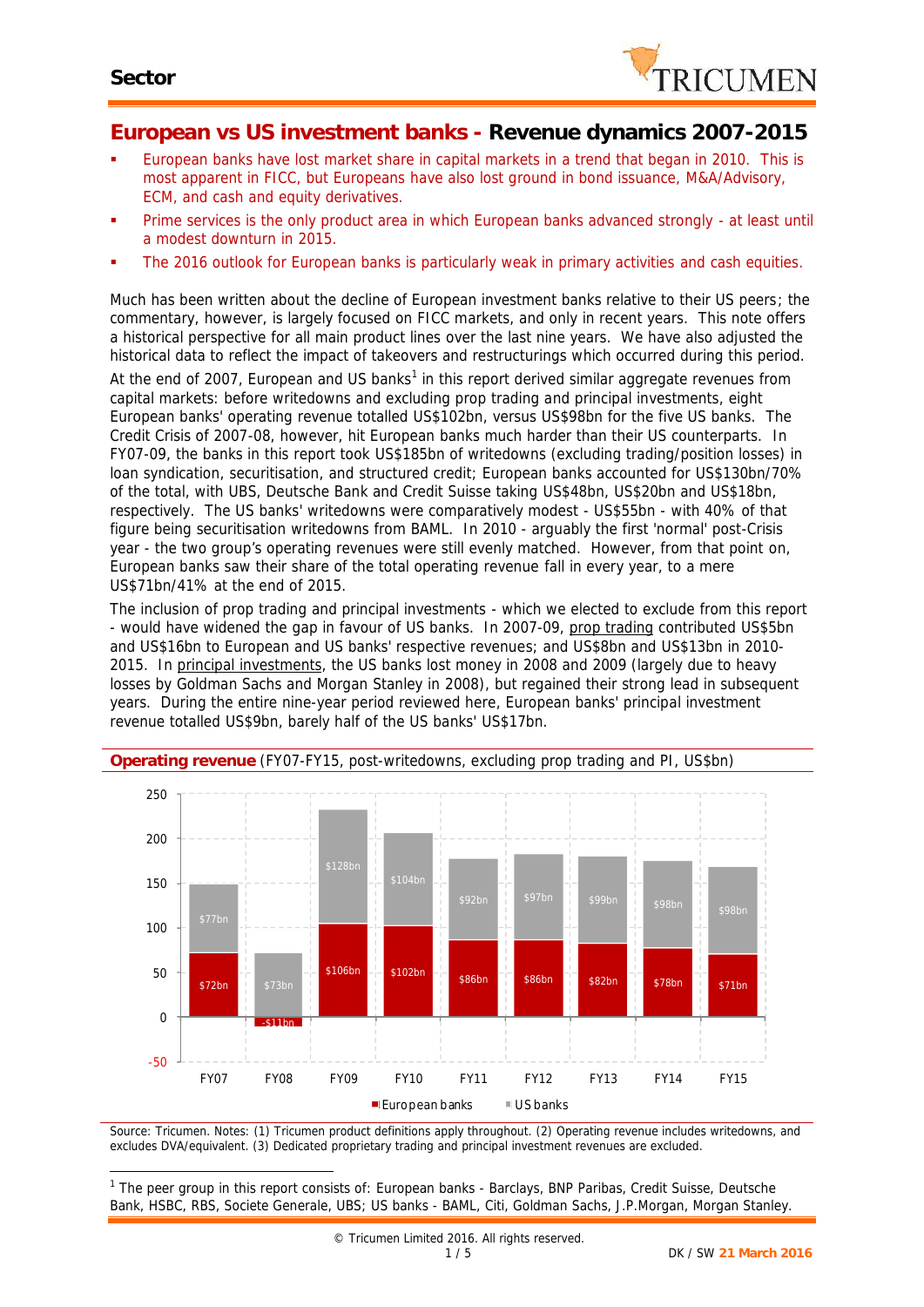

#### **DCM Bonds, ECM, M&A/Advisory**

Outside of securitisation and loan syndication, in dollar terms, European banks' total fee revenue from bond issuance, ECM and M&A/Advisory declined by US\$4bn between 2007 and 2015 from US\$17bn to US\$13bn, while US banks' fees remained unchanged, at US\$23bn.

In bond issuance, the eight European banks barely held on to their market share of total fees even though their home region provided better revenue opportunity, especially in 2014. The outlook for European banks is weak: the sluggish growth in the eurozone suggests the corporate financing will remain subdued.

More worryingly, European banks' share of the ECM fee pool steadily declined since 2012, even though the revenue opportunity in EMEA has been stronger than that in the US throughout this period. A healthy APAC market (e.g. in 2015) benefitted US banks more than their European counterparts.

In M&A/Advisory, European banks have been steadily losing ground: in 2010, their share of the fee pool peaked at 40% before steadily declining to just 27% in 2015. A particularly pronounced drop in the last two full years reflect regional dynamics: US M&A deal volumes jumped in both 2014 and 2015, while in Europe M&A volumes grew 10% in 2014, but then declined by 8% in 2015. The gap could widen further in 2016: the US market will probably continue to benefit from low interest rates, resilient stock markets and abundant cash reserves at US firms and the private equity industry. Meanwhile, the next two largest M&A markets in 2015, UK and China, have slowed down due to fears of Brexit (in 1H16) and economic worries.



*Source: Tricumen. Notes: (1) Tricumen product definitions apply throughout. (2) Operating revenue includes writedowns, and excludes DVA/equivalent.*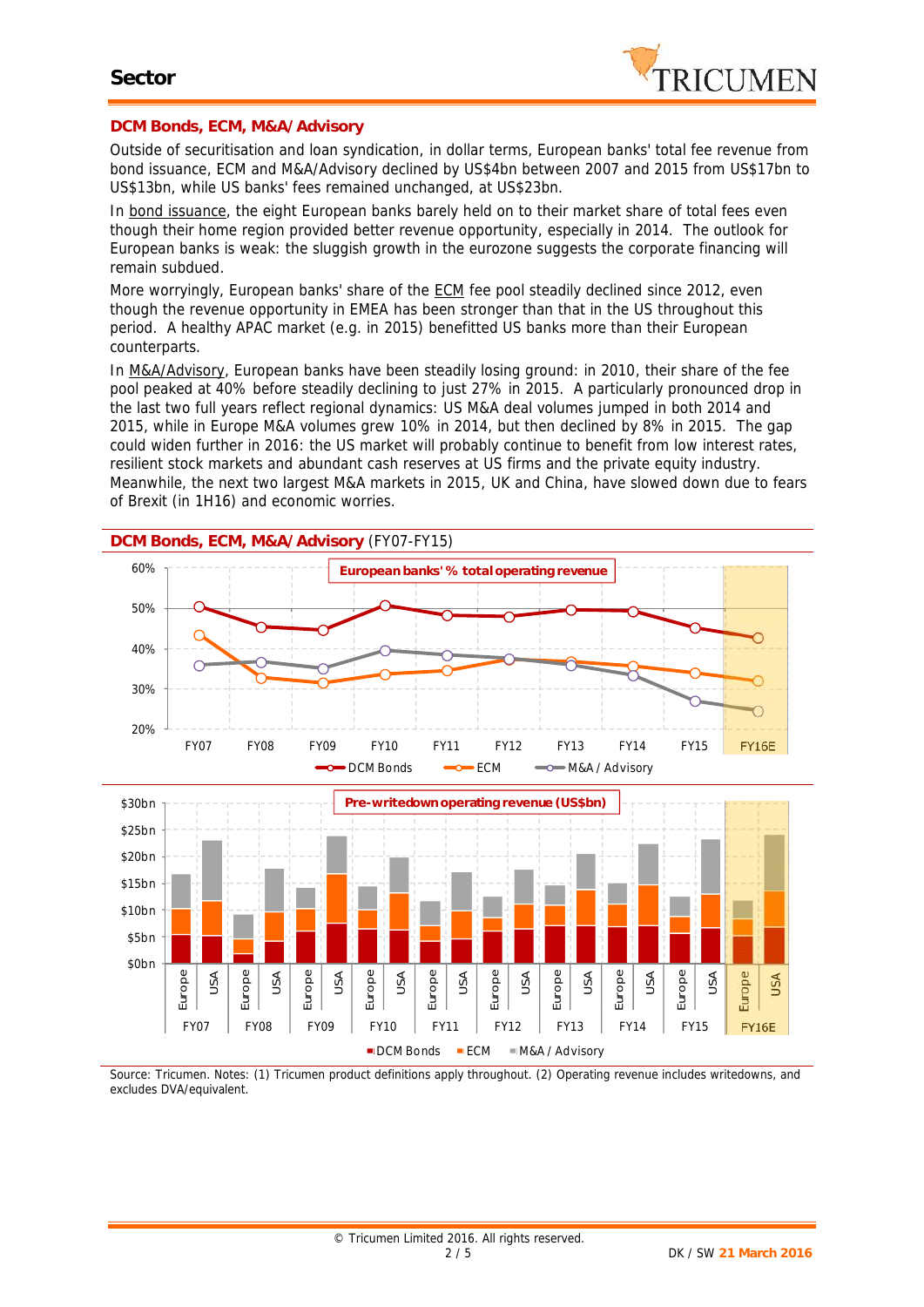

### **FICC**

The European banks' loss of ground to US banks was even greater in FICC. In FY07, the eight European peers' FICC operating revenue (excluding securitisation which, for the purposes of this report, we include in primary activities) reached US\$48bn, far ahead of US banks' US\$38bn. In 2008 and 2009, the revenue pool was equally divided between the two groups (US\$45bn and US\$77bn for both in 2008 and 2009), but US banks then powered ahead, increasing their lead to 7% in 2010 and growing it in each year until 2015, when they grossed US\$43bn, 39% more than Europeans.

All in all, European banks' revenue dropped by US\$17bn between 2007 and 2015, while the US banks grew their revenue by US\$5bn. The greatest contributor to European banks' decline were rates markets, as the earlier adoption of Basel 3 market risk rules led European banks to cut structured or long-dated business (which was in itself more prevalent in Europe than the US), where their FY15 revenue totalled US\$12bn, barely half of that in 2007; US banks' earnings also fell, but by comparatively modest US\$3bn/13%. The European banks' wholesale withdrawal from commodities markets (with exception of some derivatives and metals) removed an additional US\$2.3bn from their revenue base (vs US\$1.2bn for US banks) in the same period. At the same time, revenue from EX markets - narrowly the greatest contributor to European banks' 2015 revenue and the only FICC product area where Europeans have a strong lead - weakened by 9% since 2007, while the US banks advanced. This may reflect the shift to electronic trading where on balance US banks have had greater capabilities and seen greater IT investments. In credit markets, European banks initially held up better in the post-Crisis world, as European governments sought to support sovereign and corporate bond markets during the Eurozone crisis. However, Europeans have been hit harder by Basel 3 rules on CDS trading, bond balance sheets and structured credit and are now losing ground to Americans who in some cases have profited by helping European banks clean up their balance sheets. The FICC outlook for 2016 is muted, at best. G-SIB surcharge may weigh more heavily on US majors, but European banks remain vulnerable to a structural decline in their capital markets earnings and to regulatory pressure, especially on maintaining higher levels of capital and TLAC.



*Source: Tricumen. Notes: (1) Tricumen product definitions apply throughout. (2) Operating revenue includes writedowns, and excludes DVA/equivalent. (3) The charts above includes net losses in credit markets - FY07: SocGen (US\$3bn); FY08: Barclays (US\$2bn), Royal Bank of Scotland (US\$8.5bn), Goldman Sachs (US\$900m) and Morgan Stanley (US\$3bn). (4) Dedicated proprietary trading and principal investment revenues are excluded.*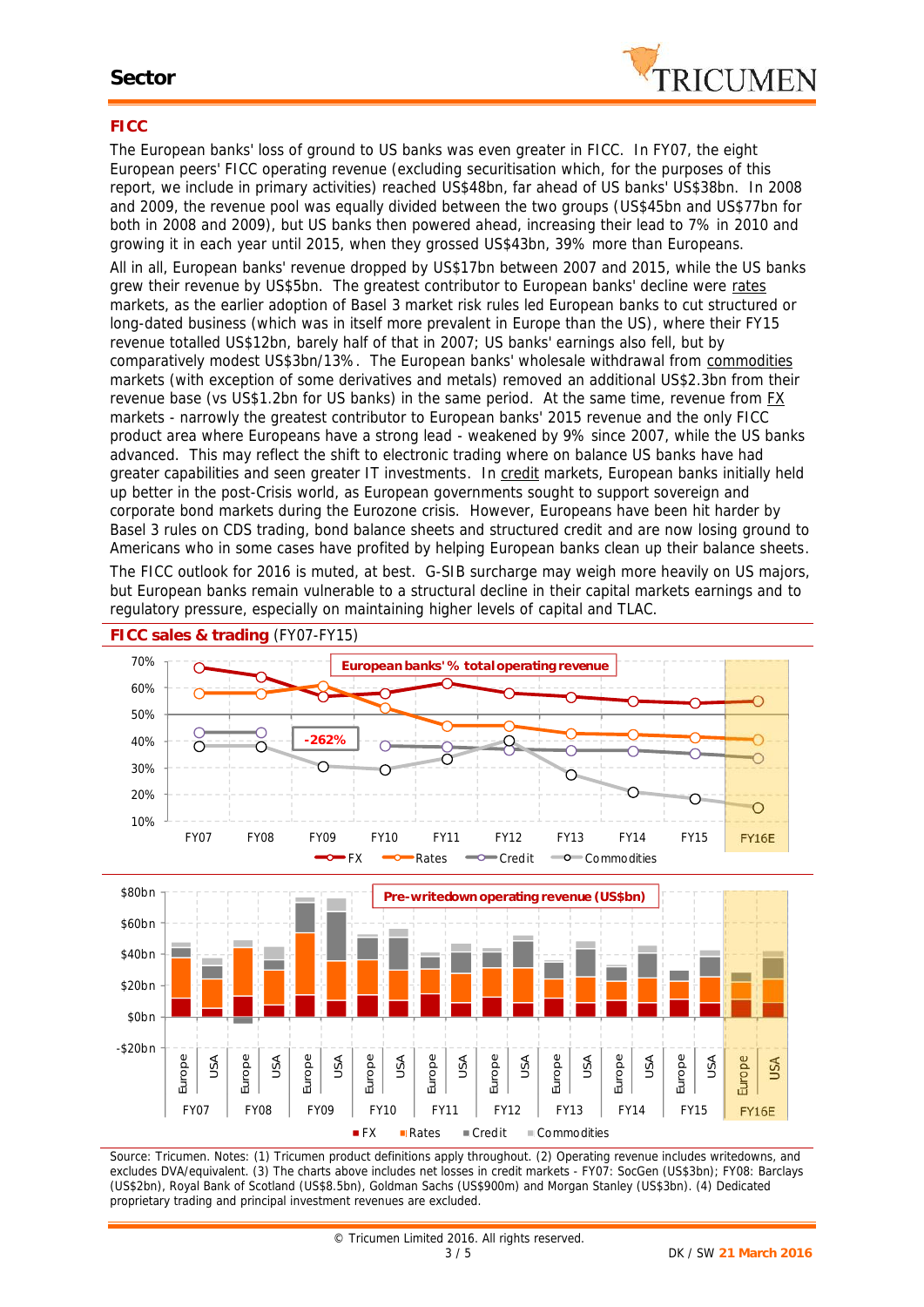

#### **Equities**

The Equity markets is one area where Europeans have held their ground, and advanced in prime services. European banks' combined equities revenue in 2015 reached US\$22bn, compared to US\$29bn in 2007 - a decline of US\$6bn/22%. US banks grossed US\$24bn (-5% vs 2007), overtaking their European counterparts for the first time since 2009, when they had a (very) narrow lead.

In cash equities, which was largely spared the impact of regulation, European banks have been able to retain their market share until the inherently weak profitability of this product area - except for the few leaders - forced them to scale down their operations. Most recently, Barclays pulled out of most cash equity markets in APAC, and relinquished its DMM status on NYSE. American banks, by contrast, are (cautiously) investing: in addition to selective hiring by its peers, Citi in 3Q15 started a major investment in equities, including hi-touch cash. In derivatives, Europeans have lost 10% of the revenue pool since 2010 as the former derivatives powerhouses - Barclays, BNPP, Deutsche Bank and UBS – have seen their revenue drop by, on average, 47% between 2007 and 2015. SocGen and Credit Suisse - which grew revenues at a healthy rate following FY08 losses<sup>2</sup> - are the only two European tier 1 players remaining. Among the US banks, J.P.Morgan, Morgan Stanley and Bank of America Merrill Lynch have made the greatest improvement during the period under review. Prime Services have been the one area where European banks have steadily advanced: aggregate revenue in 2015 totalled US\$6bn, 30% ahead of 2007; US banks' revenue fell 5%. This partly reflects European banks' strength in synthetic prime and an institutionalisation of hedge fund AuM that has removed some of the advantages that US banks had in providing services such as capital introduction.

In 2016, we expect that European banks will maintain their market share in equity derivatives, with any loss of the share of the revenue pool by some banks being picked up by BNP Paribas and/or SocGen. The outlook for prime services seems uncertain; European banks may make cuts due to capital constraints, to the benefit of US banks.



*Source: Tricumen. Notes: (1) Tricumen product definitions apply throughout. (2) Operating revenue includes writedowns, and excludes DVA/equivalent. (3) Dedicated proprietary trading and principal investment revenues are excluded.*

*<sup>2</sup> In 2008, the largest losses were incurred by Credit Suisse (US\$3.3bn in flow, structured and corporate derivatives) and Deutsche Bank (US\$2.5bn). Deutsche Bank suffered losses in 4Q15, due to 'challenging risk management in certain areas'.*